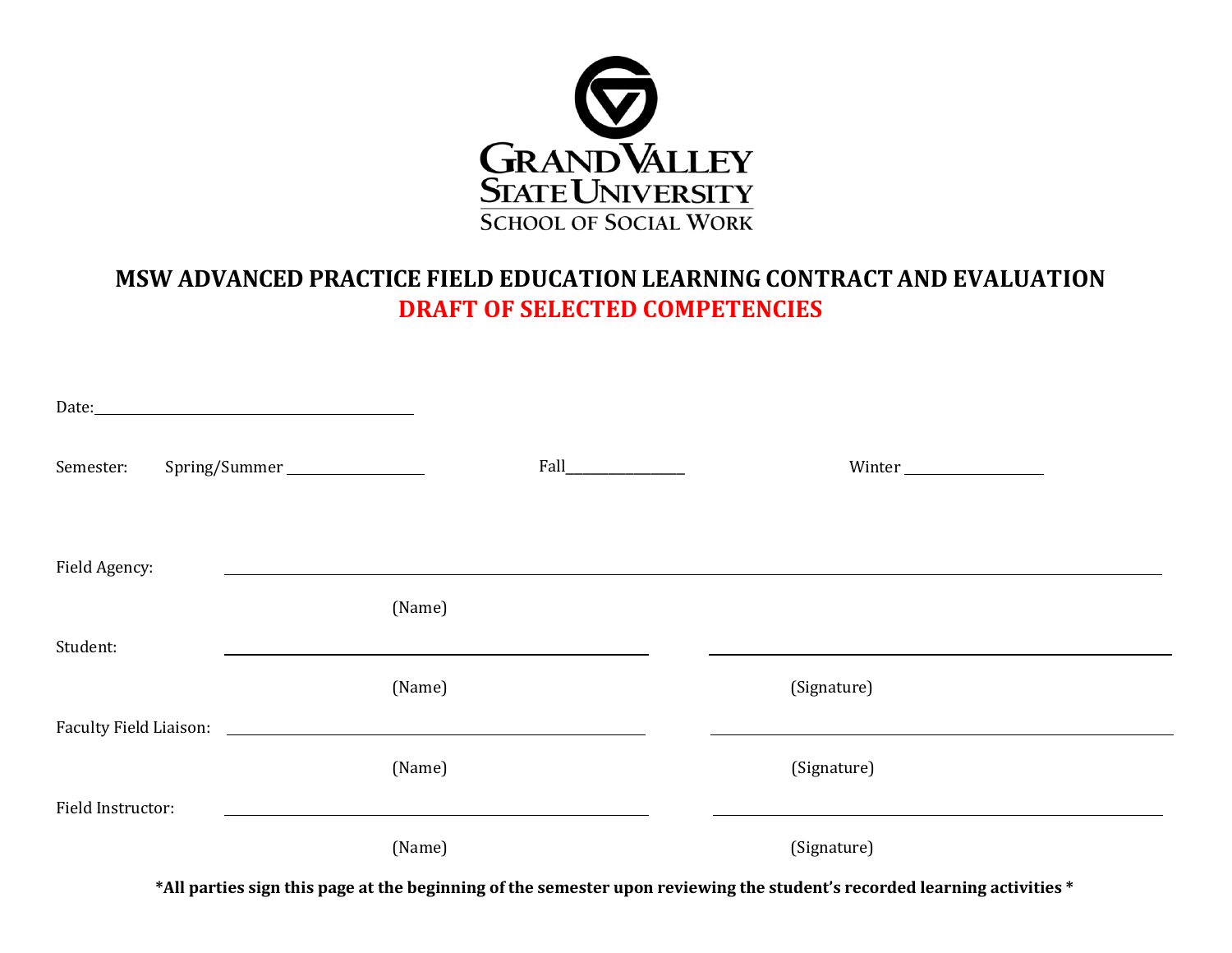

## **MSW ADVANCED PRACTICE FIELD EDUCATION LEARNING CONTRACT AND EVALUATION DEVELOPMENTAL MODEL OF FIELD EDUCATION**

Field Education is the signature pedagogy of social work education. Field Education offers students the opportunity to practice skills necessary to demonstrate achievement of social work competencies as observed through associated behaviors. Field Education and the Learning Contract are based on the nine competencies identified by the Council on Social Work Education (CSWE) as the standards for social work education. Each competency has specific behaviors to guide a student's learning activities. The Learning Contract guides the Field Instructor and student in establishing tasks/activities that align with the competencies as observed through the more specific behaviors.

Field Education is intended to be developmental. This implies that during Field Education, students will progress through three (3) phases of learning.

- **PHASE ONE**: In the first phase, learning is foundational. Students are learning about the scope of agency practice, the agency policies and procedures, population(s) served, as well as, learning about the broader network of agencies involved in the field of practice. In this beginning phase, it is critical that students receive consistent supervision and feedback to foster professional growth and development.
- **PHASE TWO**: In the second phase, students continue to build on competencies learned in phase one. Students should function with slowly increasing autonomy and responsibility. Supervision and feedback continues to be crucial for professional growth and development. Activities in this phase could include doing assessments; developing treatment plans; maintaining a small caseload; co-facilitating a group; contributing to the grant writing process; reviewing policies and procedures; exploring the community network of resources; and community engagement.
- **PHASE THREE:** In the third phase, students should continue to build on competencies learned in phases one and two. Students are expected to demonstrate an advanced understanding of the competencies. Students should be able to assess, engage, intervene, and evaluate at a micro, mezzo, and macro level; maintain an appropriate size case load; integrate multiple theories into practice; and use research to inform practice. Students should be able to function autonomously. Supervision and feedback continue to be used as a tool to augment professional growth and development.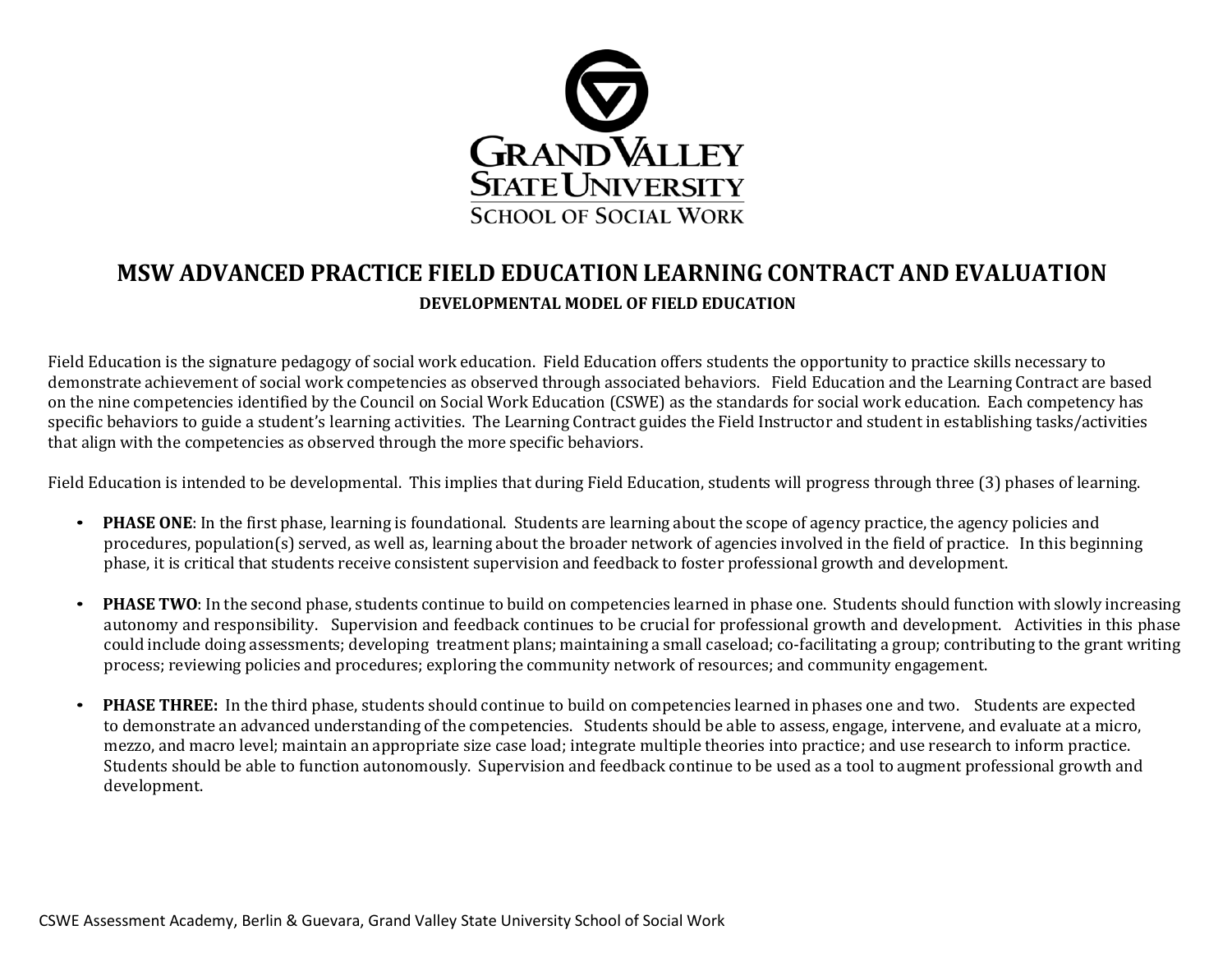

## **MSW ADVANCED PRACTICE FIELD EDUCATIONLEARNING CONTRACTAND EVALUATION**

#### **INSTRUCTIONS FOR COMPLETING LEARNING CONTRACT AND EVALUATION**

A new Learning Contract is required for each semester of Field Education. The student (under the guidance of the Field Instructor) is responsible for generating the tasks/activities that the student will complete over the course of the semester. Tasks and activities will assist the student in developing the observable behaviors and the development of the competency as a whole. At the end of the semester, the Learning Contract becomes the basis for evaluating student progress during Field Education. The evaluation requires input from both the Field Instructor and student. The rating scale provided below should be used by the Field Instructor and student in assigning numeric scores to progress for each behavior and assessment of the overall competency. The Field Instructor rates student progress in the column titled "Field Instructor Rating" and the student self-assesses their progress in the column titled "Student Rating." The field instructor rating is the basis for recommending a grade to the Faculty Field Liaison, benchmarks, and assessment. Student rating is used for self-awareness and growth.

| <b>SCORE</b> | <b>DEFINITION</b>                                                                                                                                                                                                                                                                                                                           |
|--------------|---------------------------------------------------------------------------------------------------------------------------------------------------------------------------------------------------------------------------------------------------------------------------------------------------------------------------------------------|
|              |                                                                                                                                                                                                                                                                                                                                             |
|              | Below Baseline Competence: The student has not developed in relation to this behavior/competency despite the availability<br>of opportunity to do so; the student was unable to demonstrate a basic level of understanding and proficiency. Performance<br>Improvement Plan required in collaboration with student's Faculty Field Liaison. |
|              | Baseline Competence: Student is aware but is having difficulties, demonstrates minimal evidence of competence, growth, and<br>change; unable to demonstrate an adequate level of understanding and proficiency. Performance Improvement Plan required in<br>collaboration with student's Faculty Field Liaison.                             |
|              | Progressing Competence: Student meets minimum expectations and is working on improvements. The student is<br>beginning to demonstrate an adequate level of understanding and proficiency.                                                                                                                                                   |
|              | <b>Competence:</b> Student demonstrates consistent growth and development, increased levels of understanding and proficiency,<br>functions in a capable manner.                                                                                                                                                                             |
|              | Distinguished Competence: Student demonstrates a high degree of competence, understanding, and proficiency; behavior is well<br>integrated into social work practice.                                                                                                                                                                       |
|              | Deferred: Student has little or no opportunity to engage in activities that would develop this behavior. More than 3-4 scores of "D"<br>in an evaluation results in a Performance Improvement Plan. No "deferred" allowed in the final semester of field education.                                                                         |

#### **END OF SEMESTER FIELD EDUCATION EVALUATION RATING SCALE**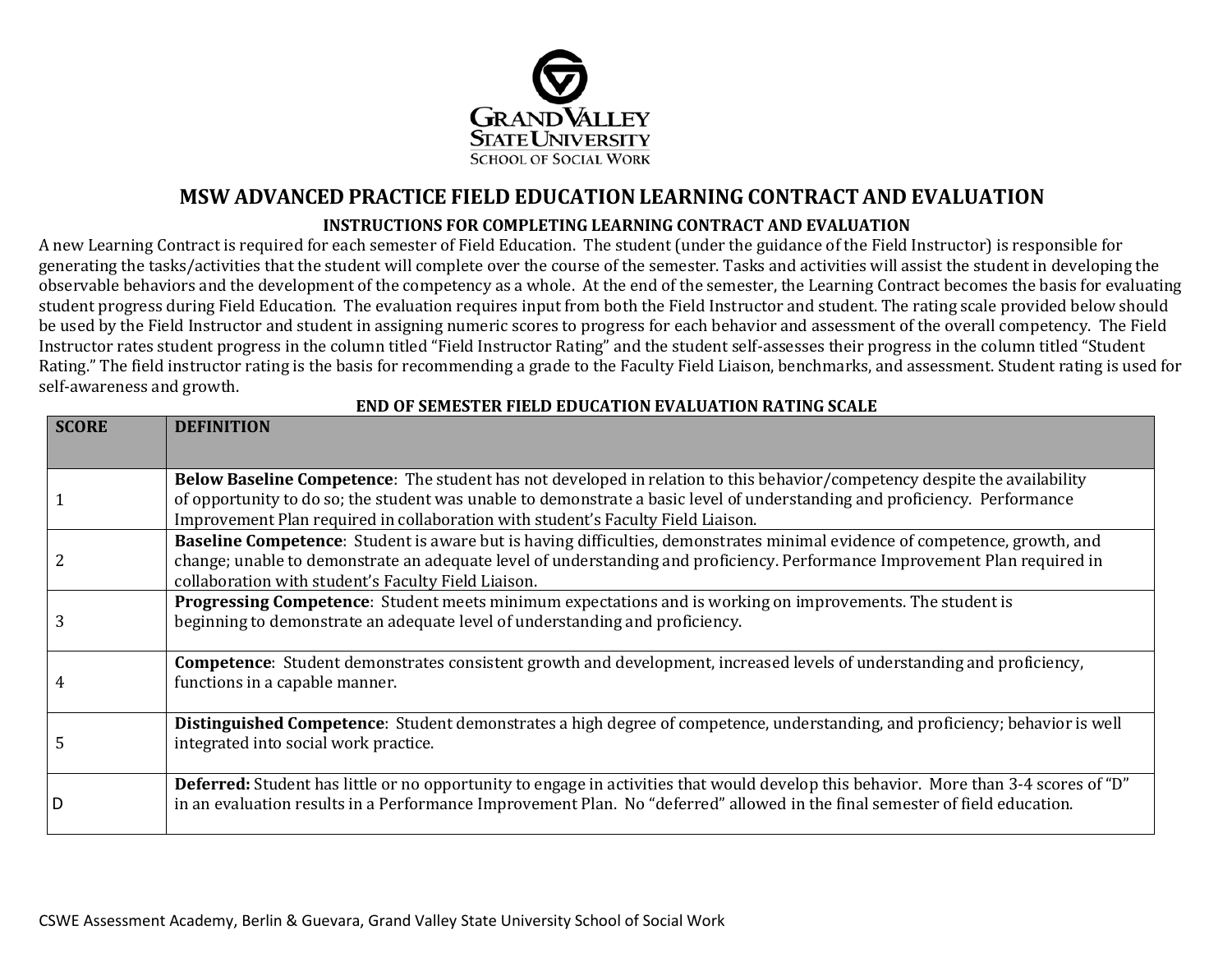#### **COMPETENCY 1: DEMONSTRATE ETHICAL AND PROFESSIONAL BEHAVIOR**

Advanced Generalist social workers demonstrate ethical and professional interactions based upon training in multiple evidence-based and best-practice perspectives at all levels of practice. They use current and emerging technology as appropriate to engage with others to effect social change. Advanced Generalists engage in self-reflection and seek collegial critique of their professional skills and integrate this feedback regularly into autonomous practice. They analyze complex, multi-dimensional situations and utilize ethical frameworks to guide their interactions with constituents. The Advanced Generalist embraces holistic and collaborative inter-professional relationships in which the contributions of each profession are combined to optimize outcomes. They are committed to lifelong learning and critical thinking, and understand the social environment is constantly evolving and they must evolve as well.

| 1=Below Baseline Competence 2=Baseline Competence 3=Progressing Competence 4=Competence 5=Distinguished Competence D=Deferred |  |  |  |  |  |
|-------------------------------------------------------------------------------------------------------------------------------|--|--|--|--|--|
|-------------------------------------------------------------------------------------------------------------------------------|--|--|--|--|--|

|                                                                                                                                                                            | <b>END OF SEMESTER EVALUATION OF</b><br><b>BEHAVIORS</b>                                                                     |                                                                            |
|----------------------------------------------------------------------------------------------------------------------------------------------------------------------------|------------------------------------------------------------------------------------------------------------------------------|----------------------------------------------------------------------------|
| <b>ADVANCED OBSERVABLE BEHAVIOR</b>                                                                                                                                        | <b>FIELD</b><br><b>INSTRUCTOR</b><br><b>RATING</b><br>This Rating is used<br>for explicit<br>curriculum<br><b>Assessment</b> | <b>STUDENT RATING</b><br><b>NOT used for external</b><br><b>Assessment</b> |
| Critically evaluate professional supervision from colleagues regarding practice effectiveness to develop a professional<br>identity and optimize professional use of self. |                                                                                                                              |                                                                            |
| Engage in self-reflection that deepens their understanding and implementation of professional values, ethics and<br>boundaries.                                            |                                                                                                                              |                                                                            |
| Resolve ethical dilemmas encountered in practice situations by applying a multi-systemic understanding of social work<br>values.                                           |                                                                                                                              |                                                                            |
| Critically evaluate the use of technology to engage with others and make their practice more efficient and effective.                                                      |                                                                                                                              |                                                                            |
| LEARNING ACTIVITIES/TASKS WITH TIME FRAME AND MEASUREMENT                                                                                                                  |                                                                                                                              |                                                                            |
|                                                                                                                                                                            |                                                                                                                              |                                                                            |
|                                                                                                                                                                            |                                                                                                                              |                                                                            |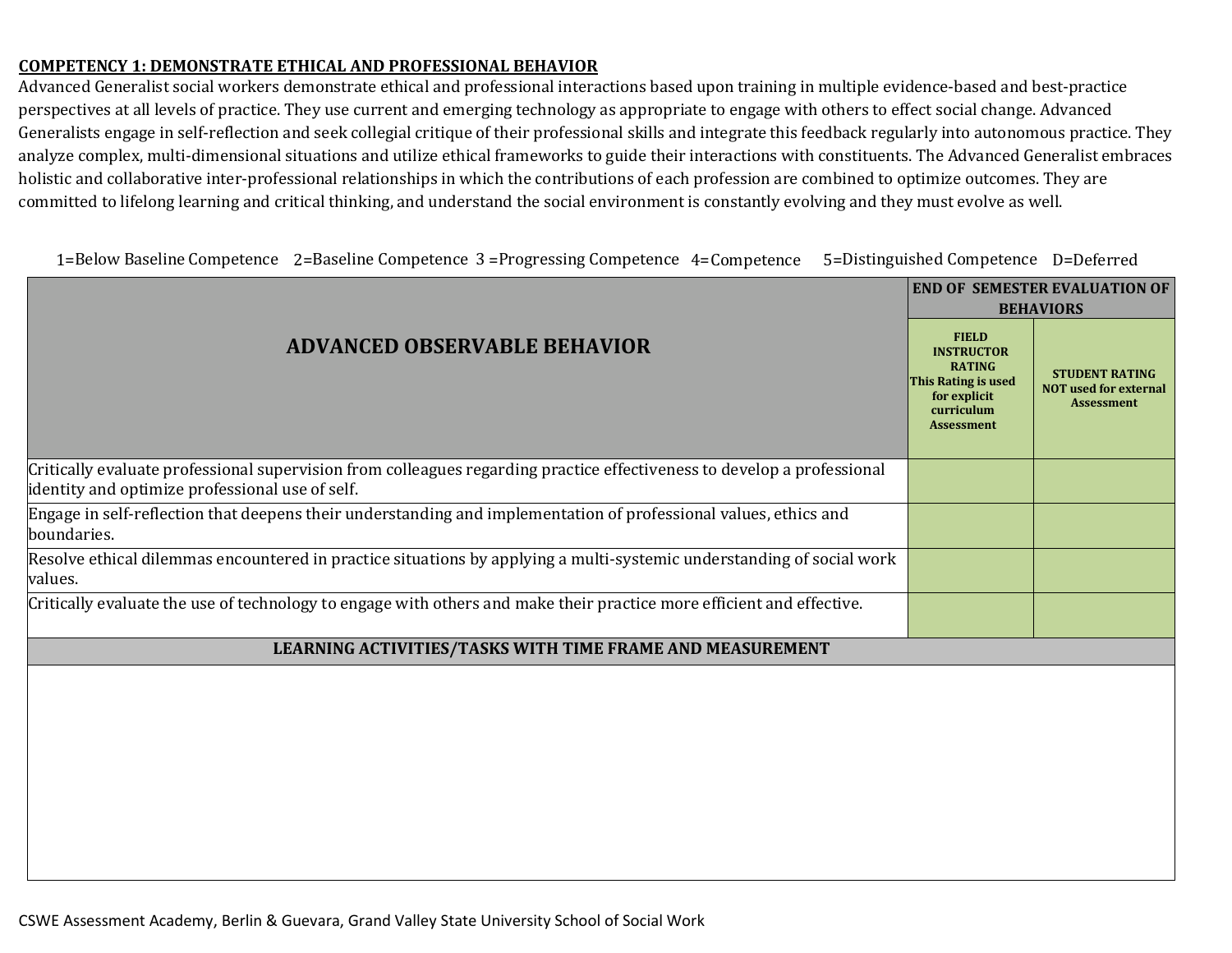## **COMPETENCY 2: ENGAGE DIVERSITY AND DIFFERENCE IN PRACTICE**

Advanced Generalists consistently examine the consequences of systemic oppression and their impacts of implicit bias on all populations served and their social environments. They assess the strengths of all cultures from an empowerment perspective to effectively advocate with and on behalf of all client populations. Advanced Generalists structure interventions to increase the choices and opportunities of all populations, especially those who are vulnerable, oppressed, or disadvantaged. They translate their knowledge of ecological systems into culturally responsive services and service delivery systems, utilizing well-developed self-awareness to recognize the influences of their own cultural backgrounds and manage the influences of their personal biases and values Advanced Generalists understand and respect their constituents' points of view. They understand diversity as comprising multiple perspectives, and strive to achieve inclusiveness and respect for differences of all types.

1=Below Baseline Competence 2=Baseline Competence 3=Progressing Competence 4=Competence 5=Distinguished Competence D=Deferred

|                                                                                                                                                                                                               | <b>END OF SEMESTER EVALUATION</b> |                                                                               |  |
|---------------------------------------------------------------------------------------------------------------------------------------------------------------------------------------------------------------|-----------------------------------|-------------------------------------------------------------------------------|--|
|                                                                                                                                                                                                               | <b>OF BEHAVIORS</b>               |                                                                               |  |
| <b>ADVANCED OBSERVABLE BEHAVIOR</b>                                                                                                                                                                           |                                   | <b>STUDENT RATING</b><br><b>NOT</b> used for<br>external<br><b>Assessment</b> |  |
| Develop and implement interventions that incorporate different perceptions of social problems and issues across diverse<br>cultures and initiate proactive strategies to address discrimination.              |                                   |                                                                               |  |
| Recognize the roles of language and communication style in promoting and sustaining oppression at all levels; consistently<br>use non-oppressive, empowering language.                                        |                                   |                                                                               |  |
| Identify and challenge systemic forms and mechanisms of oppression and discrimination. Provide leadership that<br>affirmatively contributes to the development and growth of culturally responsive practices. |                                   |                                                                               |  |
| Recognize and effectively manage or eliminate personal biases and oppressive behavior in personal practices and spheres<br>of influence.                                                                      |                                   |                                                                               |  |
| LEARNING ACTIVITIES/TASKS WITH TIME FRAME AND MEASUREMENT                                                                                                                                                     |                                   |                                                                               |  |
|                                                                                                                                                                                                               |                                   |                                                                               |  |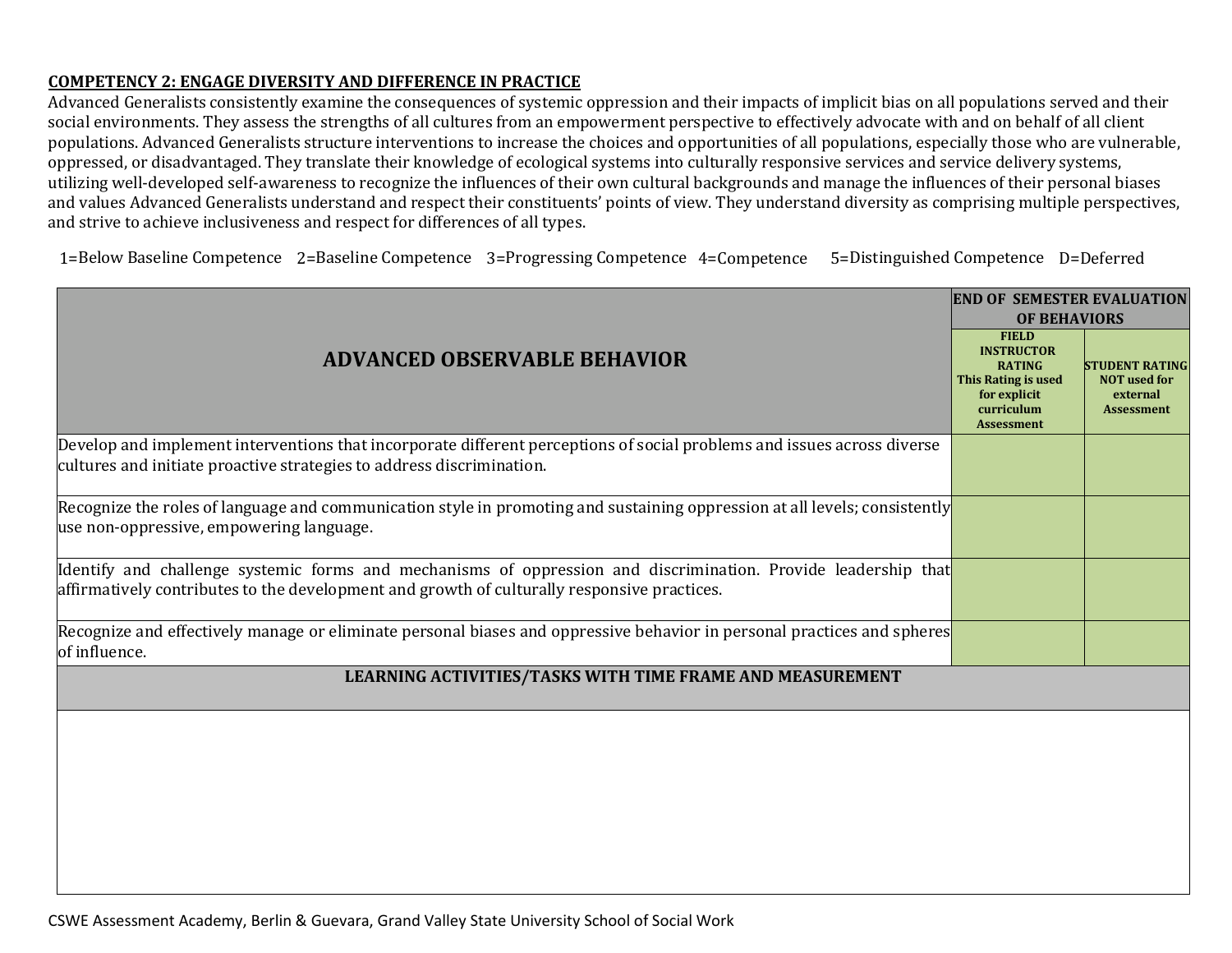## **END OF SEMESTER FIELD EDUCATION EVALUATION SUMMARY**

#### **Instructions:**

The End of Semester Field Education Evaluation is an important tool for assessing student performance during Field Education. Field Instructors are strongly recommended to give accurate and candid feedback. The End of Semester Field Education Evaluation should be reviewed and signed by the student and Field Instructor, before being passed on to the Faculty Field Liaison for their review and assigning a final grade. The student's signature does not imply agreement with the Evaluation, it is an indication that the student has had the opportunity to read it.

### **Field Instructor Narrative:**

**Field Instructor Recommendation for the future** (please provide feedback on areas of growth for the student)**:**